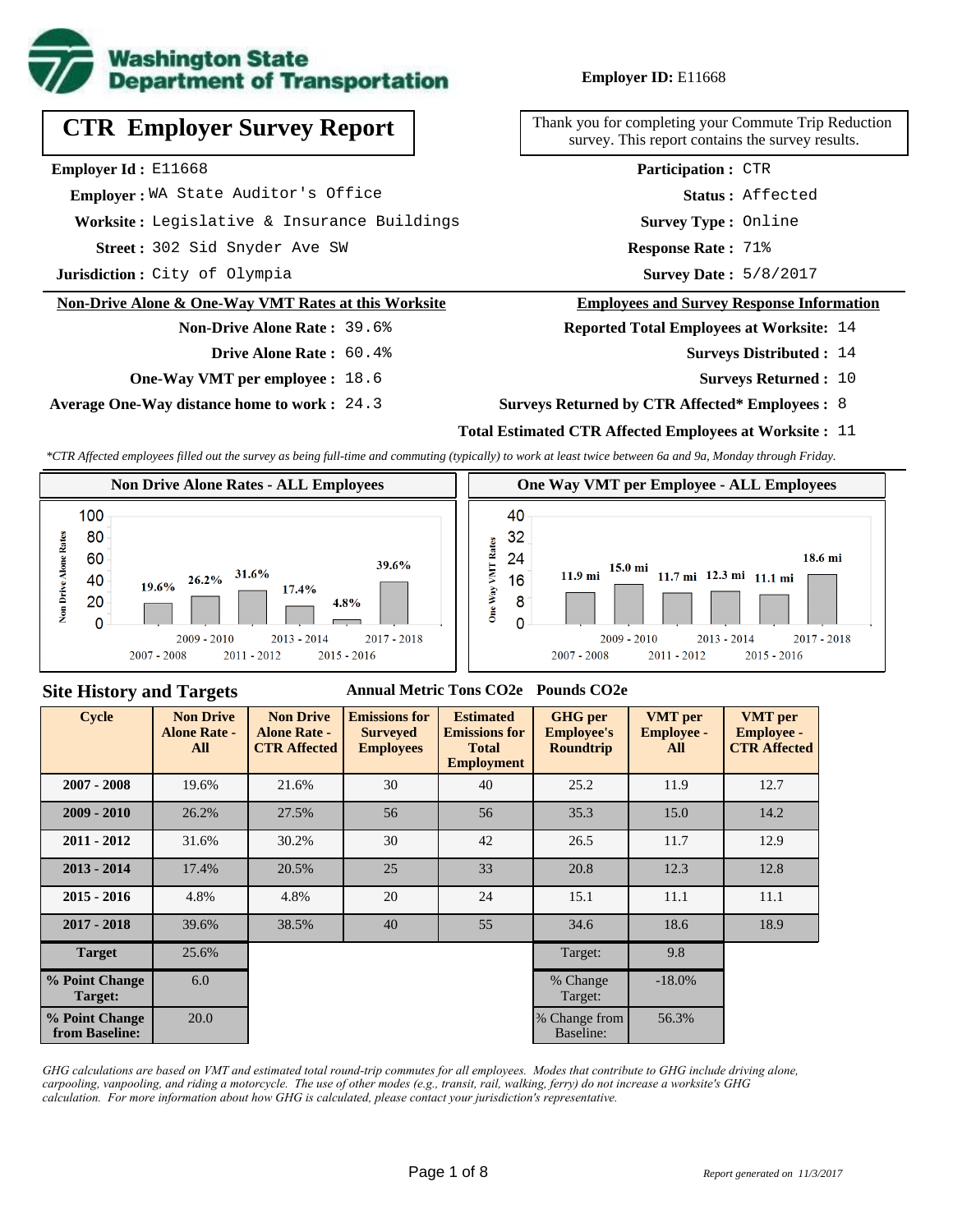

### **Commute Trips By Mode - All Employees**

**Q.4: Last week, what type of transportation did you use each day to commute TO your usual work location? (Mode used for the longest distance.)**



*\* Motorcycle-1 is now included in Drive Alone and Motorcycle-2 is included in Carpool. Information about these trips is still available by request.*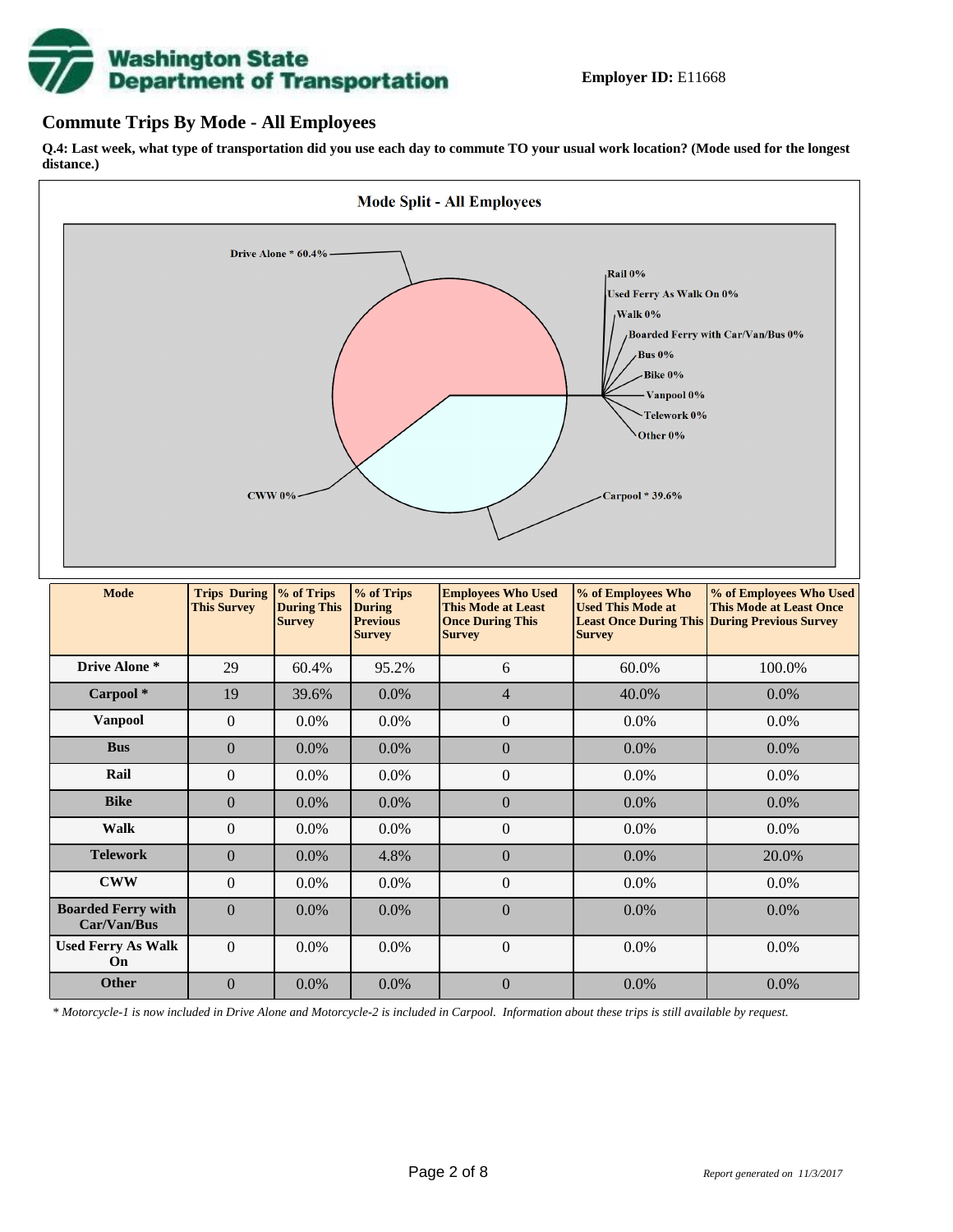

### **Commute Trips By Mode - Affected Employees**

**Q.4: Last week, what type of transportation did you use each day to commute TO your usual work location? (Mode used for the longest distance.)**



*\* Motorcycle-1 is now included in Drive Alone and Motorcycle-2 is included in Carpool. Information about these trips is still available by request.*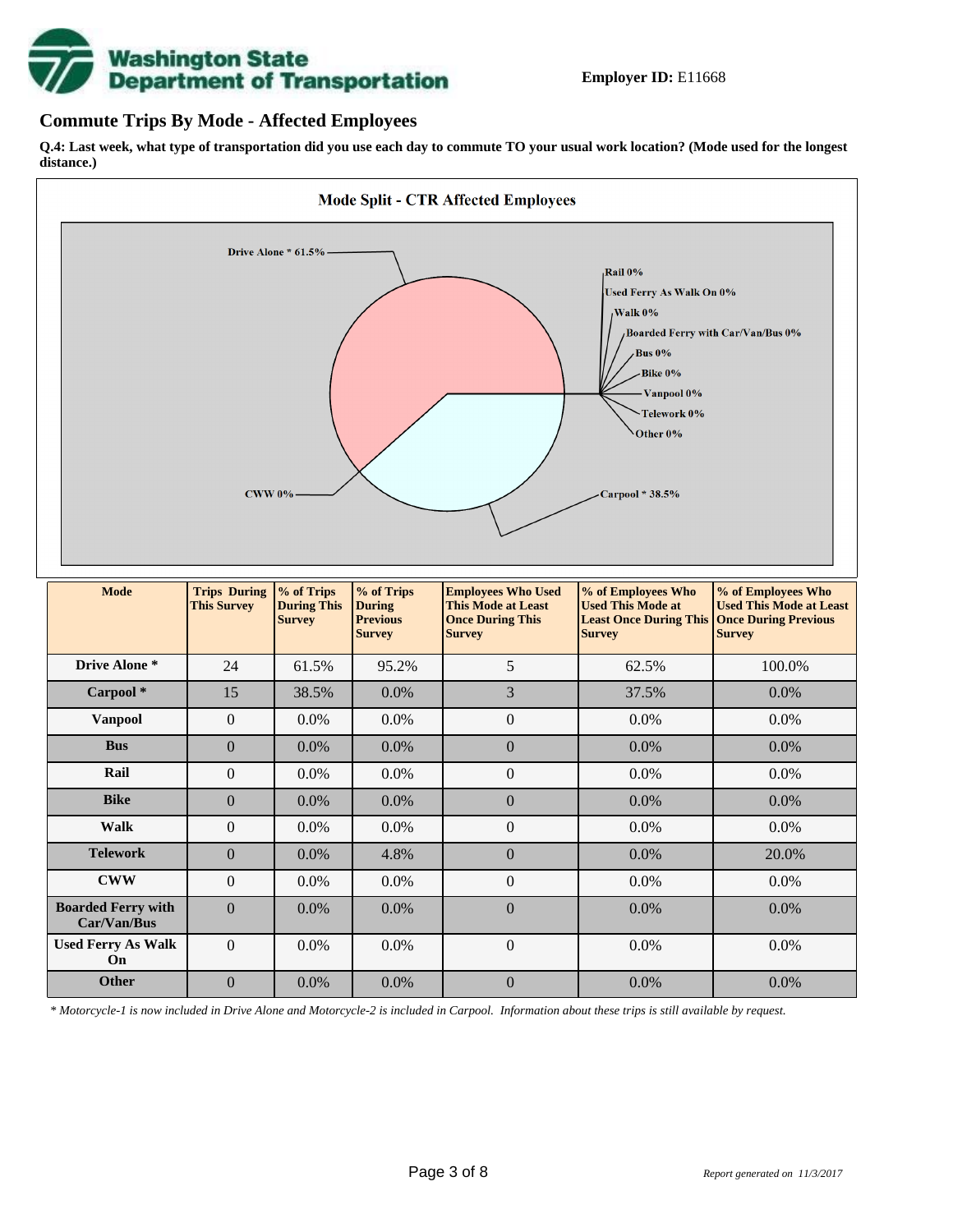

# **Alternative Modes - Number of Employees Who Used a Non-Drive Alone Mode:**

| <b>Non-Drive Alone</b><br><b>Number Of Days</b> | <b>Exactly this # of</b><br><b>Employees</b> | <b>Exactly this % of</b><br><b>Employees</b> | At least # of<br><b>Employees</b> | At least % of<br>employees |  |  |
|-------------------------------------------------|----------------------------------------------|----------------------------------------------|-----------------------------------|----------------------------|--|--|
| 0 Day                                           | 6                                            | 60%                                          | 10                                | 100%                       |  |  |
| 1 Days                                          | $\overline{0}$                               | 0%                                           | $\overline{4}$                    | 40%                        |  |  |
| 2 Days                                          | $\overline{0}$                               | 0%                                           | 4                                 | 40%                        |  |  |
| 3 Days                                          | $\overline{0}$                               | 0%                                           | 4                                 | 40%                        |  |  |
| 4 Days                                          |                                              | 10%                                          | 4                                 | 40%                        |  |  |
| 5 Days                                          | 3                                            | 30%                                          | 3                                 | 30%                        |  |  |
| <b>6 or More Days</b>                           | $\theta$                                     | 0%                                           | $\Omega$                          | 0%                         |  |  |

### **Count by Occupancy of Carpools and Vanpools**

**Q.4 If you used a carpool or vanpool as part of your commute, how many people (age 16 or older) are usually in the vehicle?**

| <b>Ridesharing Occupancy</b> | <b>Mode</b> | <b>Response Count</b> |
|------------------------------|-------------|-----------------------|
| $2*$                         | Carpool     | 9                     |
| 3                            | Carpool     | 10                    |
| 4                            | Carpool     | $\boldsymbol{0}$      |
| 5                            | Carpool     | $\boldsymbol{0}$      |
| >5                           | Carpool     | $\overline{0}$        |
| $<$ 5                        | Vanpool     | $\overline{0}$        |
| 5                            | Vanpool     | $\overline{0}$        |
| 6                            | Vanpool     | $\boldsymbol{0}$      |
| 7                            | Vanpool     | $\overline{0}$        |
| 8                            | Vanpool     | $\overline{0}$        |
| 9                            | Vanpool     | $\overline{0}$        |
| 10                           | Vanpool     | $\overline{0}$        |
| 11                           | Vanpool     | $\boldsymbol{0}$      |
| 12                           | Vanpool     | $\boldsymbol{0}$      |
| 13                           | Vanpool     | $\boldsymbol{0}$      |
| 14                           | Vanpool     | $\overline{0}$        |
| >14                          | Vanpool     | $\boldsymbol{0}$      |

\* Motorcycle-2 counted with Carpool-2 for this table.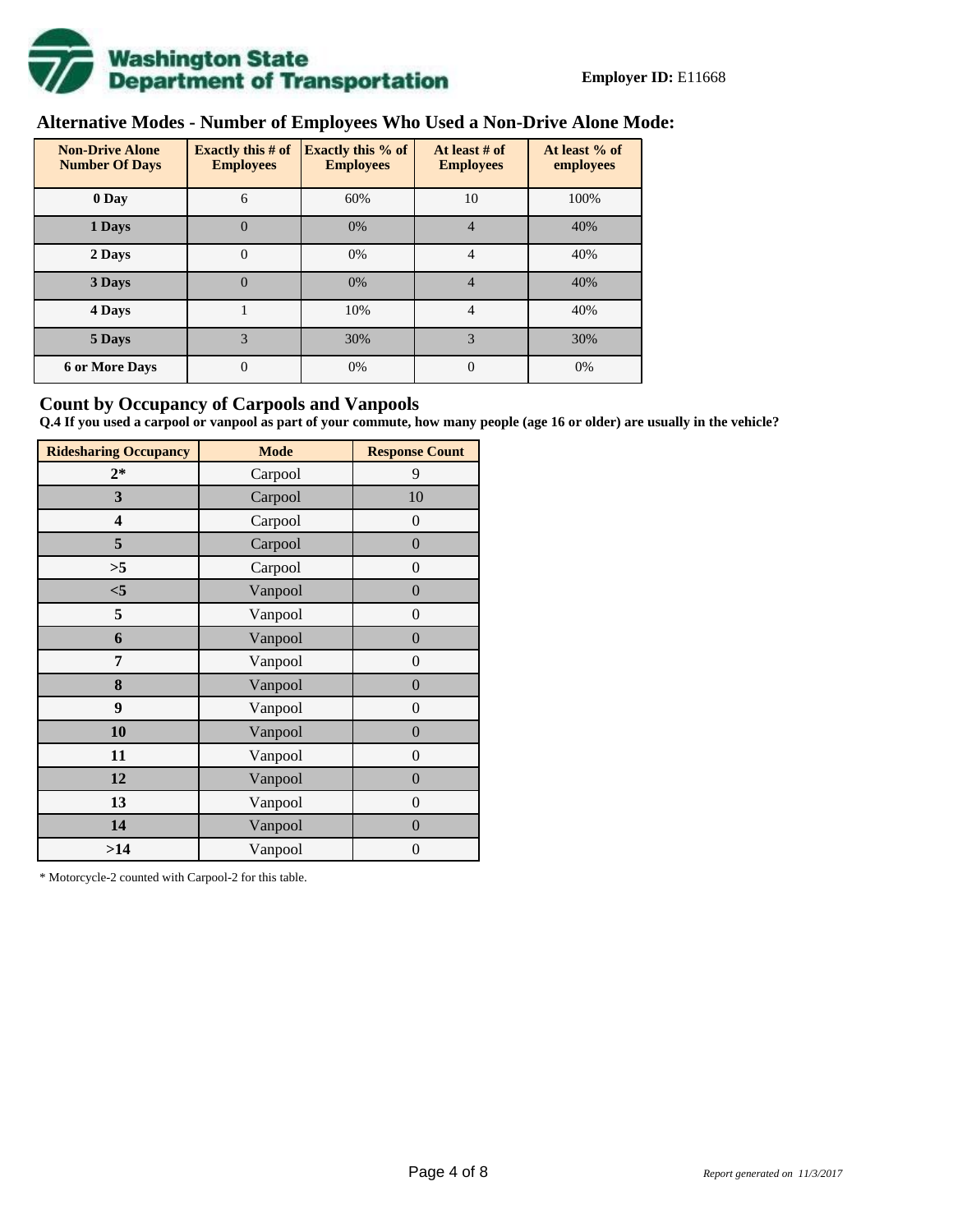

# **Reported Work Schedule - All Employees**

**Q.8 Which of the following best describes your work schedule?**

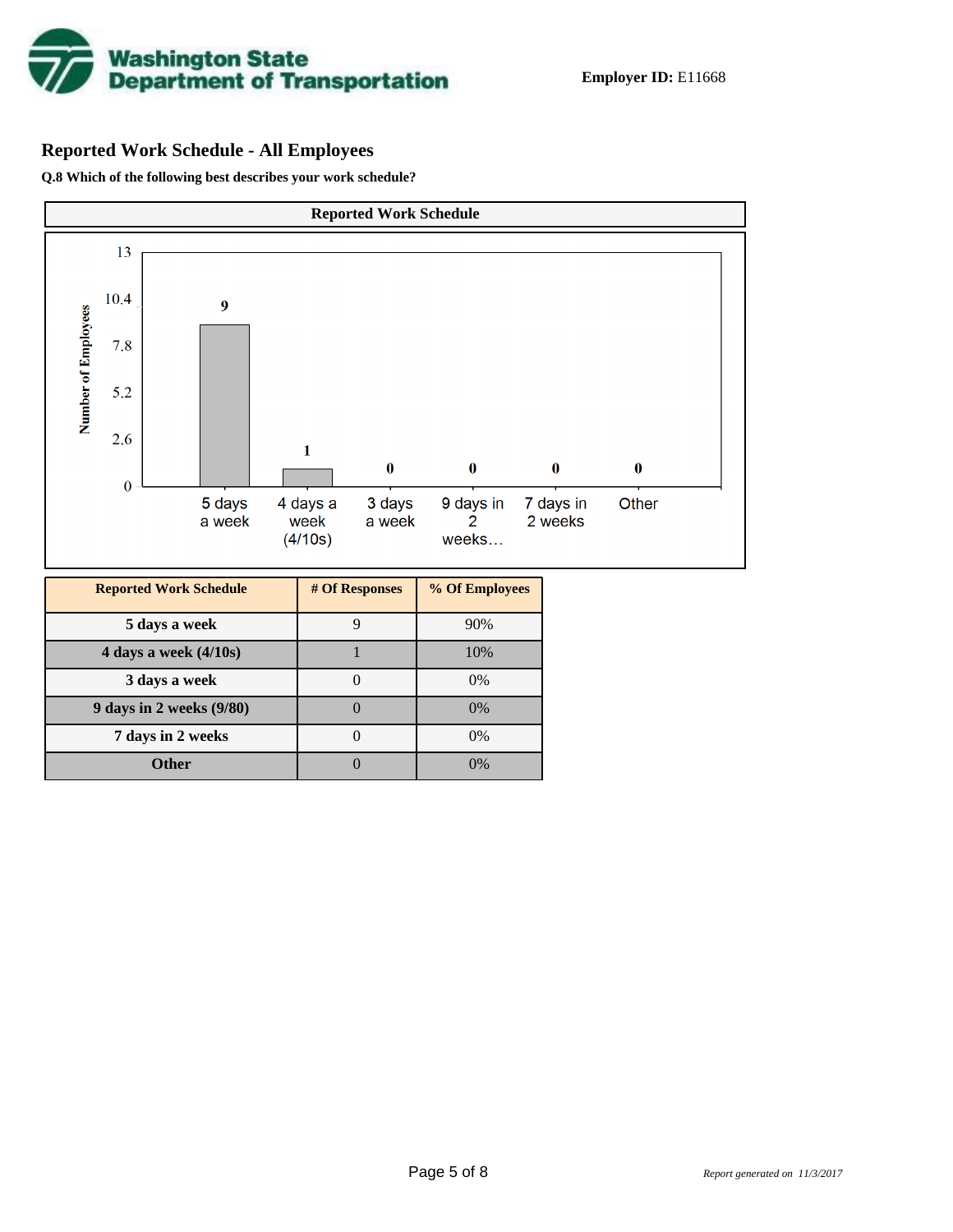

# **Parking and Telework**

**Q.9: On the most recent day that you drove alone to work, did you pay to park? (Mark "yes" if you paid that day, if you prepaid, if you are billed later, or if the cost of parking is deducted from your paycheck.)**



**Q.10: How many days do you typically telework?**

| <b>Telework Frequency</b>           | # of Responses | % of Responses |
|-------------------------------------|----------------|----------------|
| No Answer/Blank                     |                | $0.0\%$        |
| I don't telework                    | 5              | 50.0%          |
| Occasionally, on an as-needed basis |                | 40.0%          |
| 1-2 days/month                      |                | $0.0\%$        |
| 1 day/week                          |                | 10.0%          |
| 2 days/week                         |                | 0.0%           |
| 3 days/week                         |                | $0.0\%$        |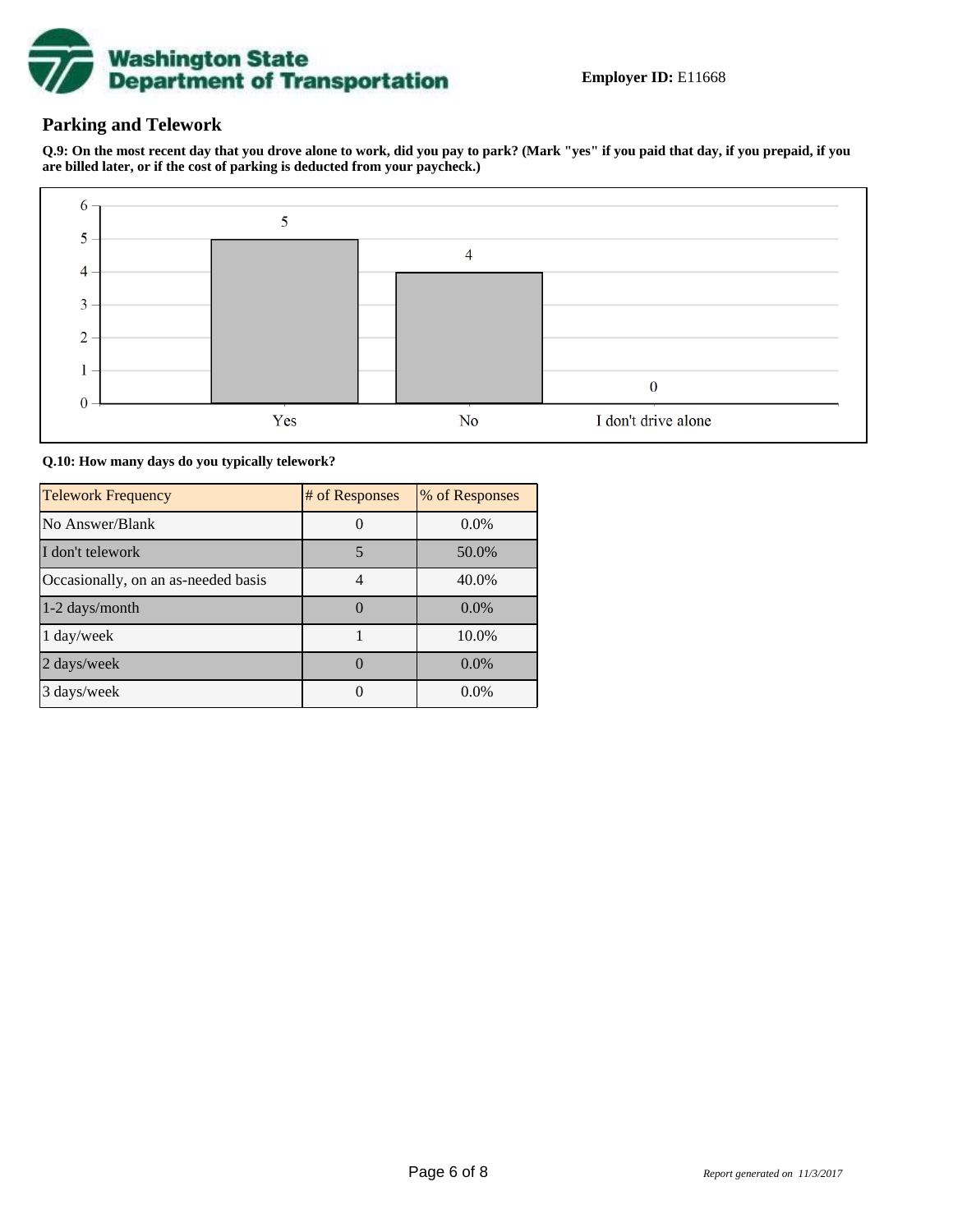![](_page_6_Picture_0.jpeg)

## **Reasons for driving alone to work/not driving alone to work**

**Q11. When you do not drive alone to work, what are the three most important reasons?**

| <b>Question Text</b>                                           | # of Responses | % of Responses |
|----------------------------------------------------------------|----------------|----------------|
| Cost of parking or lack of parking                             | 3              | 21.4%          |
| To save money                                                  | 3              | 21.4%          |
| I have the option of teleworking                               | 3              | 21.4%          |
| Environmental and community benefits                           | $\overline{2}$ | 14.3%          |
| Financial incentives for carpooling, bicycling or walking.     |                | 7.1%           |
| Personal health or well-being                                  |                | 7.1%           |
| Other                                                          | 1              | 7.1%           |
| Free or subsidized bus, train, vanpool pass or fare benefit    | $\Omega$       | $0.0\%$        |
| To save time using the HOV lane                                | $\Omega$       | 0.0%           |
| Driving myself is not an option                                | $\Omega$       | $0.0\%$        |
| Emergency ride home is provided                                | $\Omega$       | $0.0\%$        |
| I receive a financial incentive for giving up my parking space | $\Omega$       | 0.0%           |
| Preferred/reserved carpool/vanpool parking is provided         | $\theta$       | $0.0\%$        |

#### **Q12. When you drive alone to work, what are the three most important reasons?**

| <b>Question Text</b>                                      | # of Responses | % of Responses |
|-----------------------------------------------------------|----------------|----------------|
| Family care or similar obligations                        | 5              | 23.8%          |
| My job requires me to use my car for work                 | $\overline{4}$ | 19.0%          |
| I like the convenience of having my car                   | 4              | 19.0%          |
| Riding the bus or train is inconvenient or takes too long | 3              | 14.3%          |
| Other                                                     | 3              | 14.3%          |
| I need more information on alternative modes              |                | 4.8%           |
| My commute distance is too short                          |                | 4.8%           |
| Bicycling or walking isn't safe                           | $\Omega$       | $0.0\%$        |
| There isn't any secure or covered bicycle parking         | $\theta$       | $0.0\%$        |